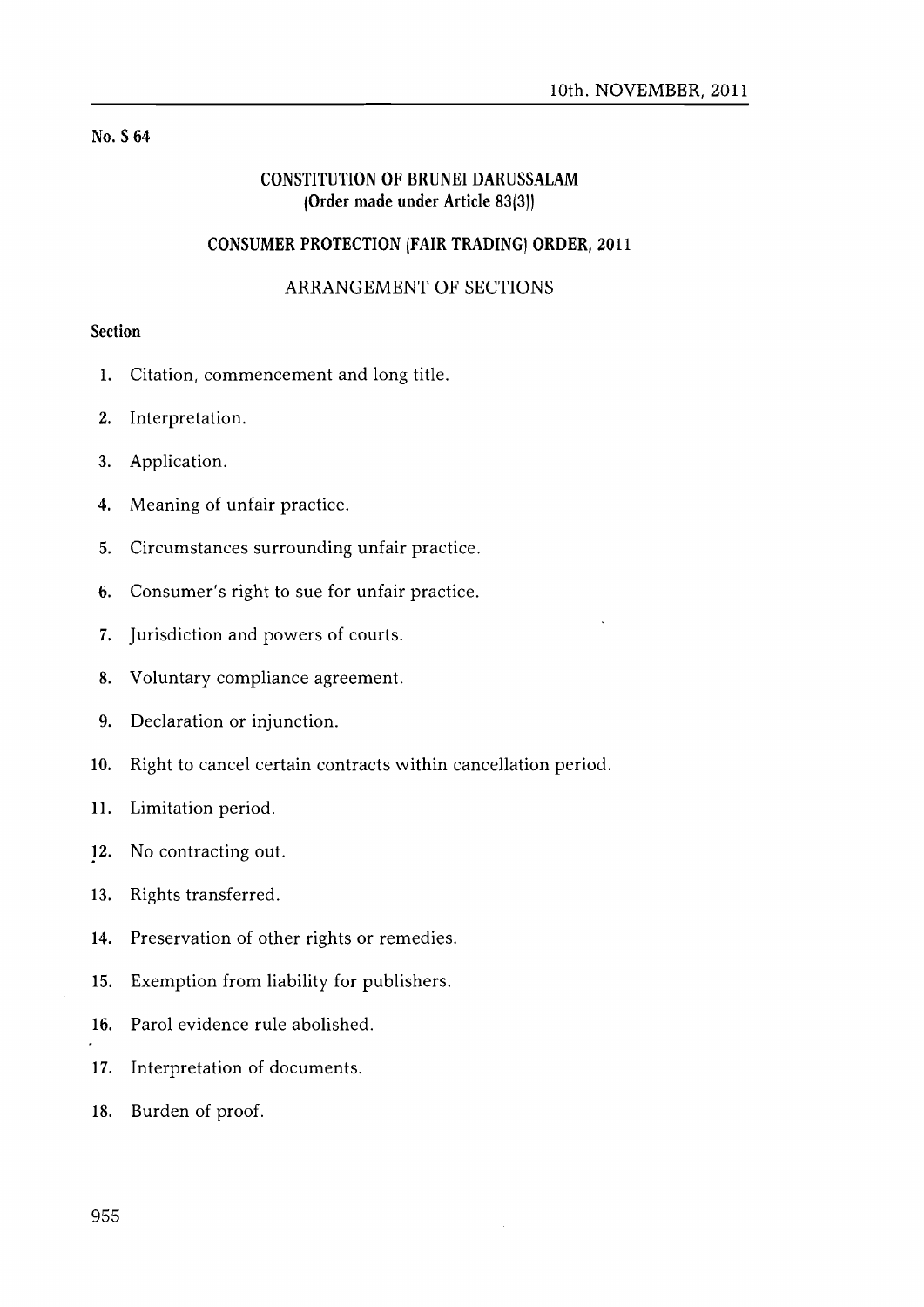19. Amendment of Schedules.

 $\ddot{\phantom{a}}$ 

20. Regulations.

|  | FIRST SCHEDULE - EXCLUDED TRANSACTIONS                                  |
|--|-------------------------------------------------------------------------|
|  | SECOND SCHEDULE - SPECIFIC UNFAIR PRACTICES                             |
|  | THIRD SCHEDULE $\qquad$ - MODIFICATIONS TO PROVISIONS OF LIMITATION ACT |

Constantinoperation

l.

 $\overline{a}$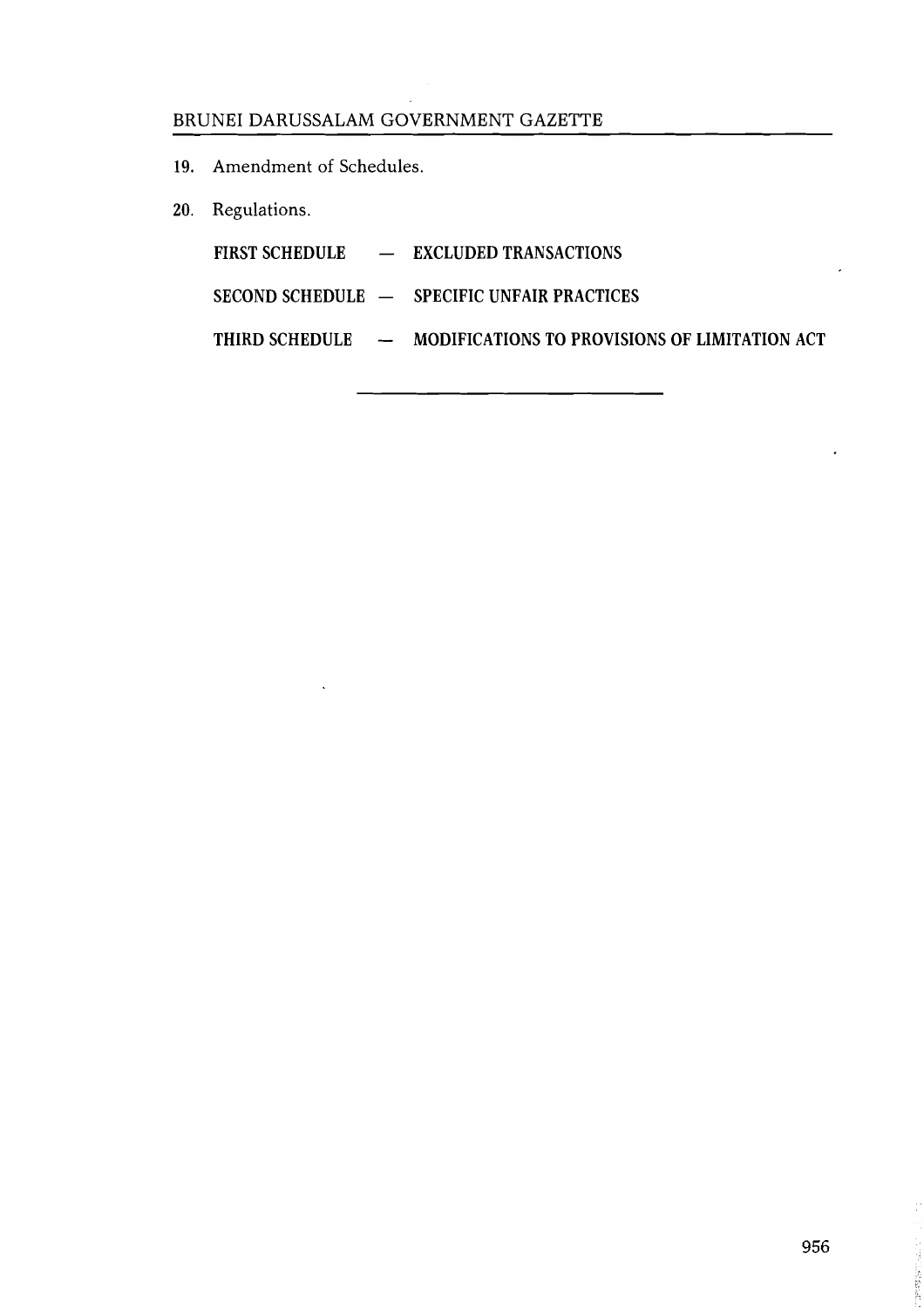## CONSTITUTION OF BRUNEI DARUSSALAM (Order made under Article 83(3)}

#### CONSUMER PROTECTION (FAIR TRADING) ORDER, 2011

In exercise of the power conferred by Article 83(3) of the Constitution of Brunei Darussalam, His Majesty the Sultan and Yang Di-Pertuan hereby makes the following Order  $-$ 

#### Citation, commencement and long title.

1. (1) This Order may be cited as the Consumer Protection (Fair Trading] Order, 2011 and shall commence on 1st. day of January, 2012.

(2) The long title of this Order is "An Order to protect consumers against unfair practices and for matters connected therewith".

### Interpretation.

2. (1) In this Order, unless the context otherwise requires  $-$ 

"consumer" means an individual who, otherwise than exclusively in the course of business -

 $|a|$  receives or has the right to receive goods or services from a supplier; or

 ${b}$  has a legal obligation to pay a supplier for goods or services that have been or are to be supplied to another individual;

"consumer transaction" means -

 $|a|$  the supply of goods or services by a supplier to a consumer as a result of a purchase, lease, gift, contest or other arrangement; or

 ${b}$  an agreement between a supplier and a consumer, as a result of a purchase, lease, gift, contest or other arrangement, in which the supplier is to supply goods or services to the consumer or to another consumer specified in the agreement,

but does not include any transaction specified in the First Schedule;

"goods" means  $-$ 

 ${a}$  any personal property, whether tangible or intangible, and  $in$ cludes  $-$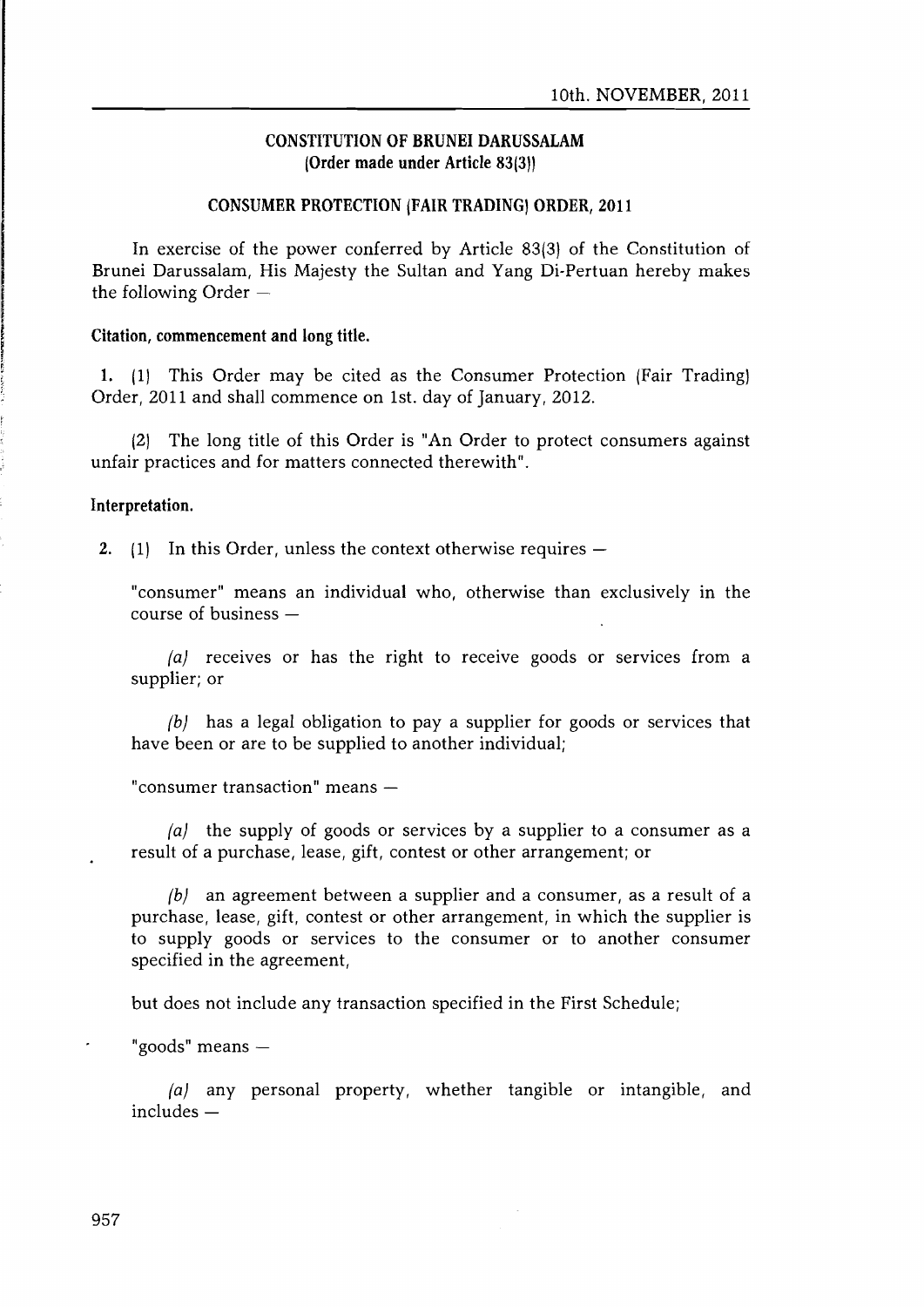- [i] chattels that are attached or intended to be attached to real property on or after delivery; and
- $(iii)$  credit, including credit extended solely on the security of land;
- (b) any residential property; or
- (e) a voucher;

"hire-purchase agreement" has the same meaning as in the Hire-Purchase Order, 2006 (S 44/2006);

"material fact" means any information that a supplier knows or ought reasonably to know would affect the decision of a consumer to enter into a. consumer transaction;

"Minister" means the Minister responsible for the administration of this Order;

"motor vehicle" has the same meaning as in section 2 of the Road Traffic Act (Chapter 68);

"motor vehicle dealer" means a supplier of motor vehicles;

"motor vehicle sale contract" means a contract between a consumer and a motor vehicle dealer for the sale of a motor vehicle to the consumer;

"residential property" means any house, unit or other premises which is permitted to be used pursuant to any written law as a dwelling-house and any such house, unit or other premises which is in the course of being constructed;

"services" includes -

(a) a service offered or provided that involves the addition to or maintenance, repair or alteration of goods or any residential property;

 ${b}$  a membership in any club or organisation if the club or organisation is a business formed to make a profit for its owners;

 $|c|$  the right to use time share accommodation under a time share contract;

"Small Claims Tribunal" means a Small Claims Tribunal constituted under section 3 of the Small Claims Tribunal Order, 2006 (S 81/2006);

"specified body" means any person or body appointed under section 8(10);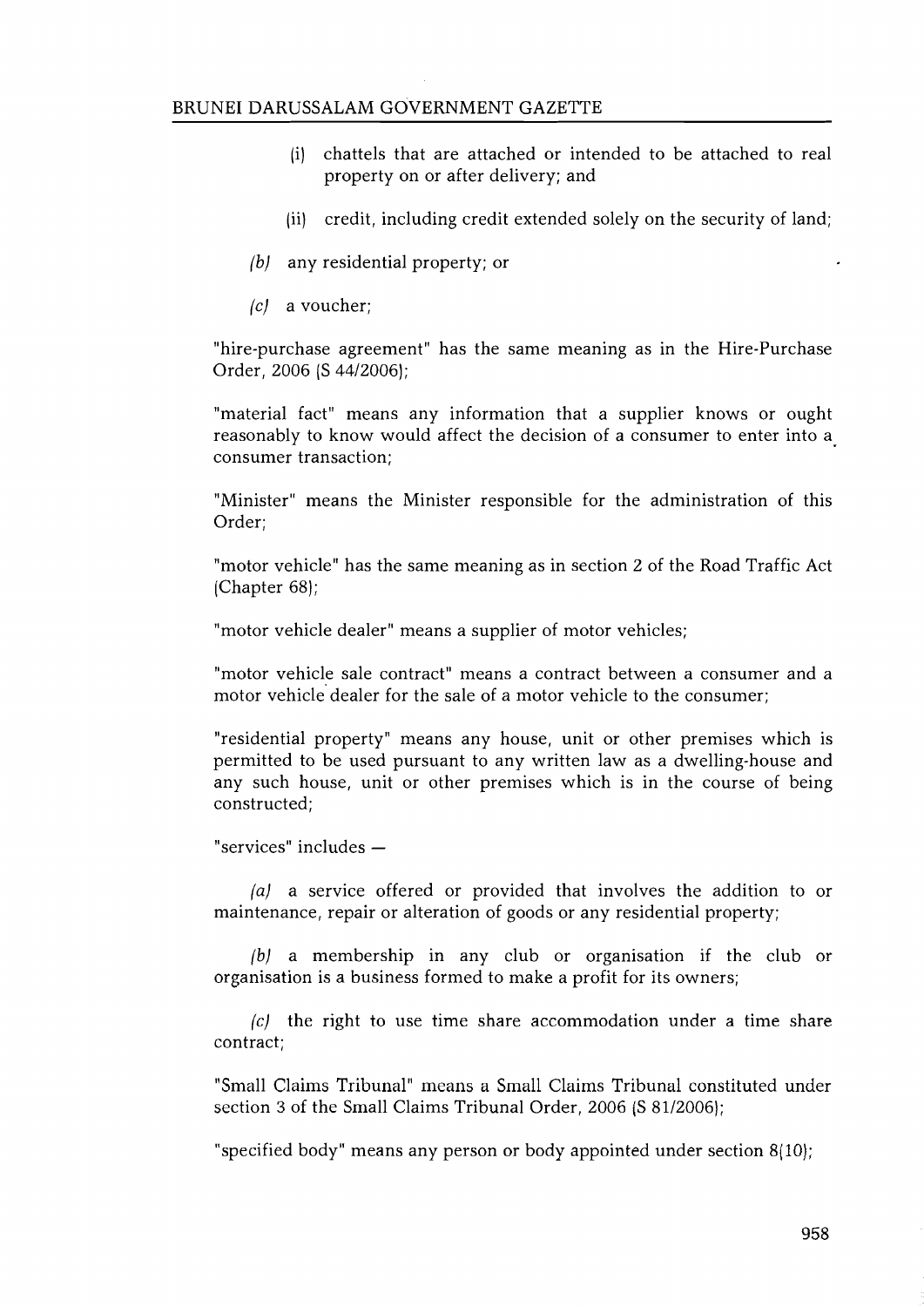"supplier" means a person who, in the course of the person's business  $-$ 

- (a) provides goods or services to consumers;
- $\{b\}$  manufactures, assembles or produces goods;
- (e) promotes the use or purchase of goods or services; or

 $fd$  receives or is entitled to receive money or other consideration as a result of the provision of goods or services to consumers,

and includes any employee or agent of the person, and the word "supply", with its grammatical variations and cognate expressions, shall have corresponding meanings;

"time share accommodation" means any living accommodation, in Brunei Darussalam or elsewhere, used or intended to be used (wholly or partly) for leisure purposes by a class of persons all of whom have rights to use, or participate in arrangements under which they may use, that accommodation or accommodation within a pool of accommodation to which that accommodation belongs;

"time share contract" means a contract which confers or purports to confer on an individual time share rights that are exercisable during a period of not less than 3 years;

"time share related contract" means a contract to assist a consumer to dispose of his time share rights conferred under a time share contract;

"time share rights" means rights to use time share accommodation for a specified or ascertainable period, but does not include rights under a contract of employment or an insurance policy;

"unfair practice" means an unfair practice within the meaning of section 4;

"unit", in relation to any land, means a part of the land consisting of any space of any shape situated on or above the surface of the land, or below the surface of the land to the extent that any buildings or related structures occupy the subsoil, or partly in one such situation and partly in another or others, all the dimensions of which are limited, and that is designed for separate ownership;

"voucher" means any document that purports to give the holder of the document the right to obtain goods or a service or the right to obtain goods or a service at a discounted or reduced price.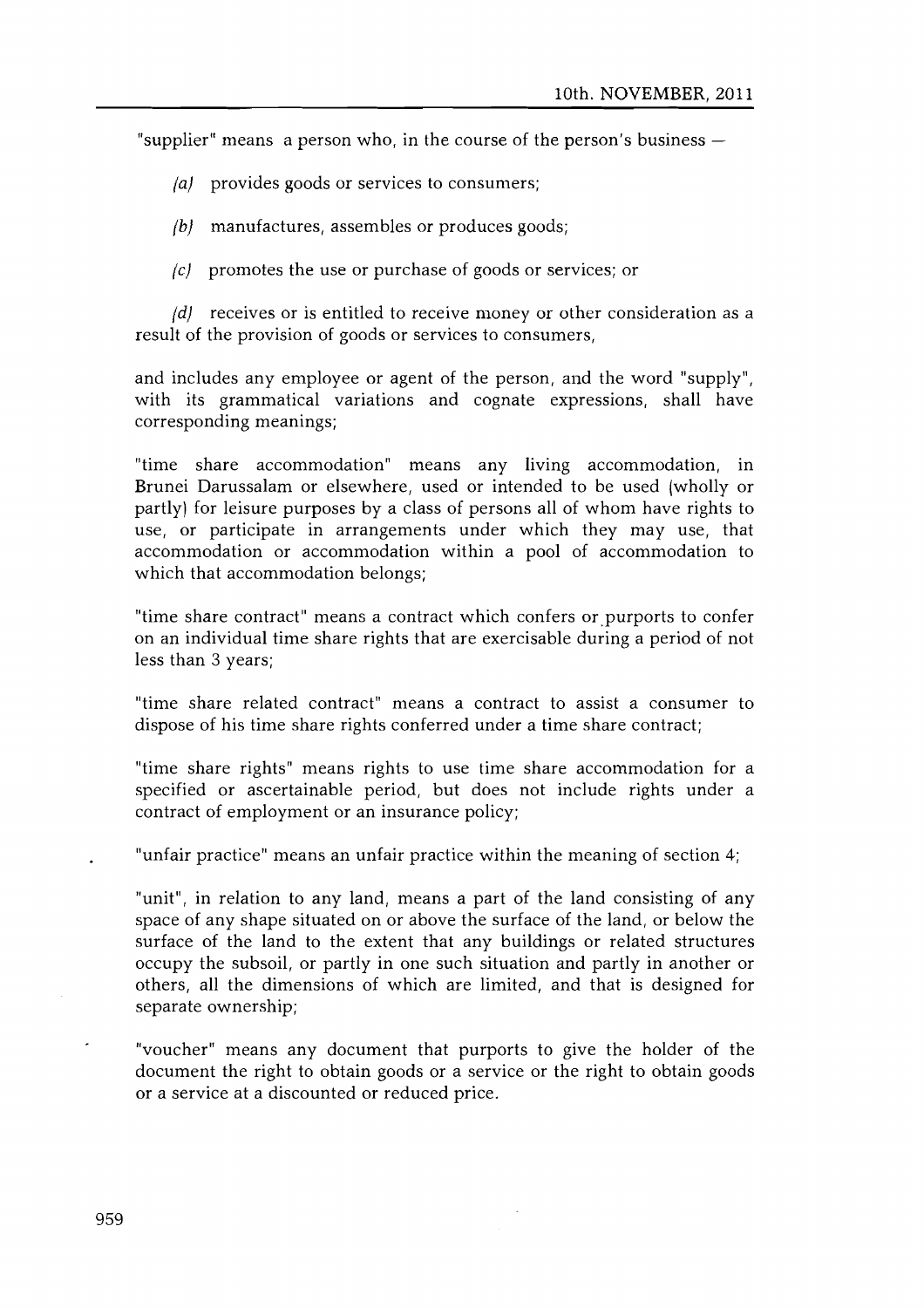(2) An individual who holds himself out as acting exclusively in the course of business shall be treated as acting exclusively in the course of business for the purpose of the definition of "consumer" in subsection (1).

#### Application.

- 3. This Order shall not apply unless  $-$ 
	- $|a|$  the supplier or consumer is resident in Brunei Darussalam; or

 $(b)$  the offer or acceptance relating to the consumer transaction is made in or is sent from Brunei Darussalam.

#### Meaning of unfair practice.

4. It is an unfair practice for a supplier, in relation to a consumer transaction  $-$ 

(a) to do or say anything, or omit to do or say anything, if as a result a consumer might reasonably be deceived or misled;

 $(b)$  to make a false claim;

(e) to take advantage of a consumer if the supplier knows or ought reasonably to know that the consumer  $-$ 

- (i) is not in a position to protect his own interests; or
- (ii) is not reasonably able to understand the character, nature, language or effect of the transaction or any matter related to the transaction; or

(d) without limiting the generality of paragraphs  $(a)$ ,  $(b)$  and  $(c)$ , to do anything specified in the Second Schedule.

#### Circumstances surrounding unfair paractice.

5. (1) An unfair practice may occur before, during or after a consumer transaction.

(2) An unfair practice may consist of a single act or omission.

(3) In determining whether or not a person has engaged in an unfair practice -

 $(a)$  the reasonableness of the actions of that person in those circumstances is to be considered; and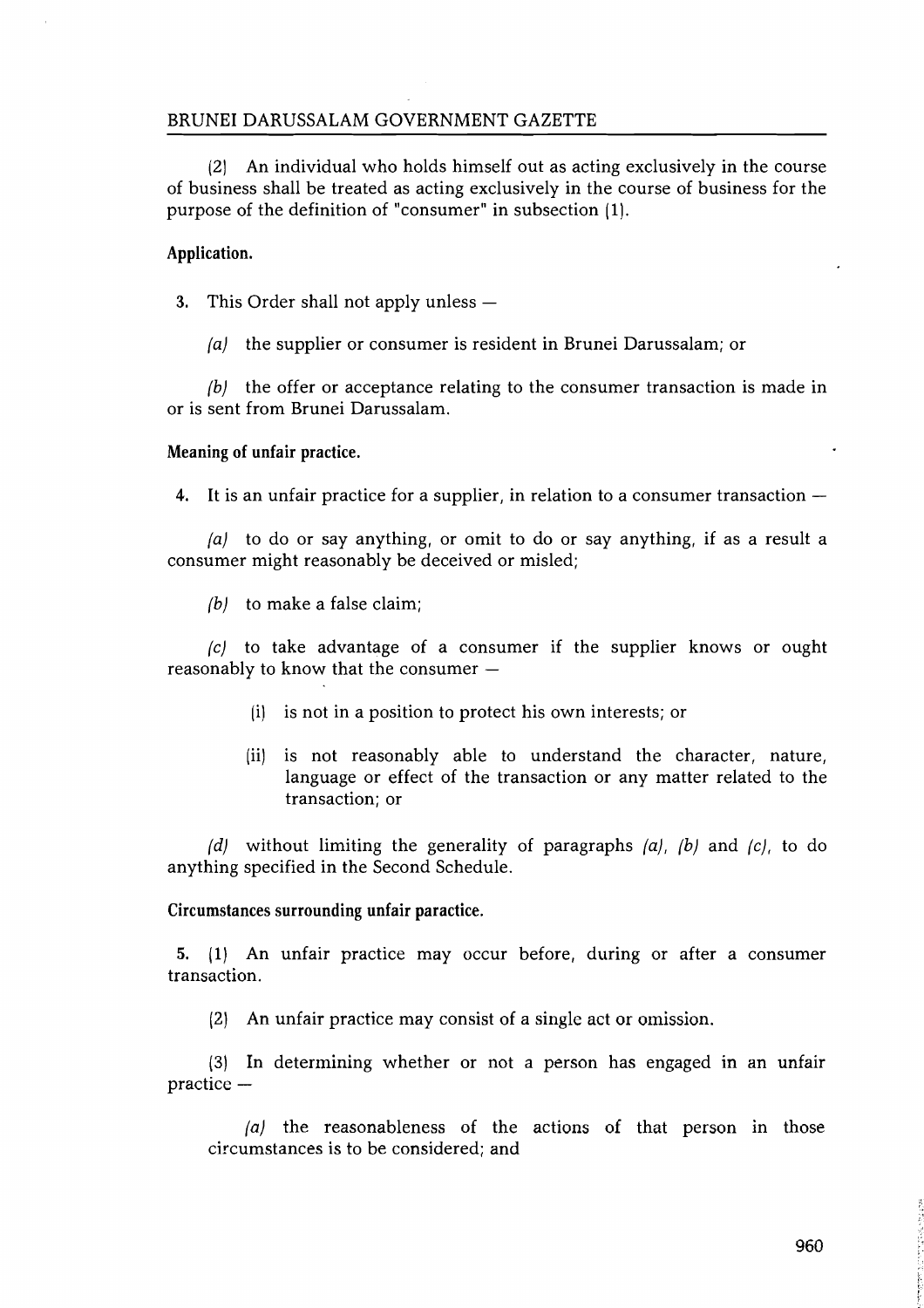$\langle b \rangle$  an act or omission by an employee or agent of a person is deemed also to be an act or omission of the person if the act or omission occurred in the course of  $-$ 

- [i] the employee's employment with the person; or
- [ii] the agent exercising the powers or performing the duties on behalf of the person within the scope of the agent's actual or apparent authority.

### Consumer's right to sue for unfair practice.

6. (1) A consumer who has entered a consumer transaction involving an unfair practice may commence an action in a court of competent jurisdiction against the supplier.

(2) The right to commence an action under subsection (1) shall not apply where  $-$ 

 $|a|$  the amount of the claim exceeds the prescribed limit; or

 $(b)$  there is no claim for money, and the remedy or relief sought in the action is in respect of a subject-matter the value of which exceeds the prescribed limit.

(3) For the purposes of subsection  $(2)(a)$ , where the amount claimed consists of a balance not exceeding the prescribed limit after set-off of any amount claimed or recoverable by the supplier from the consumer, being a set-off admitted by the consumer in the particulars of his claim, the amount of the claim shall not be taken to exceed the prescribed limit.

(4) For the purposes of subsection  $(2)/b$ , where the subject-matter in an action is a residential property, its value shall be  $-$ 

 $|a|$  the annual value of the immovable property based on market value;

(b) the annual rent, or 12 times the monthly rent, payable by the tenant in respect of the immovable property (if this value is lower than the value in paragraph (a)); or

 $|c|$  if the annual value, annual rent or monthly rent cannot be ascertained, one-tenth of the last transacted price.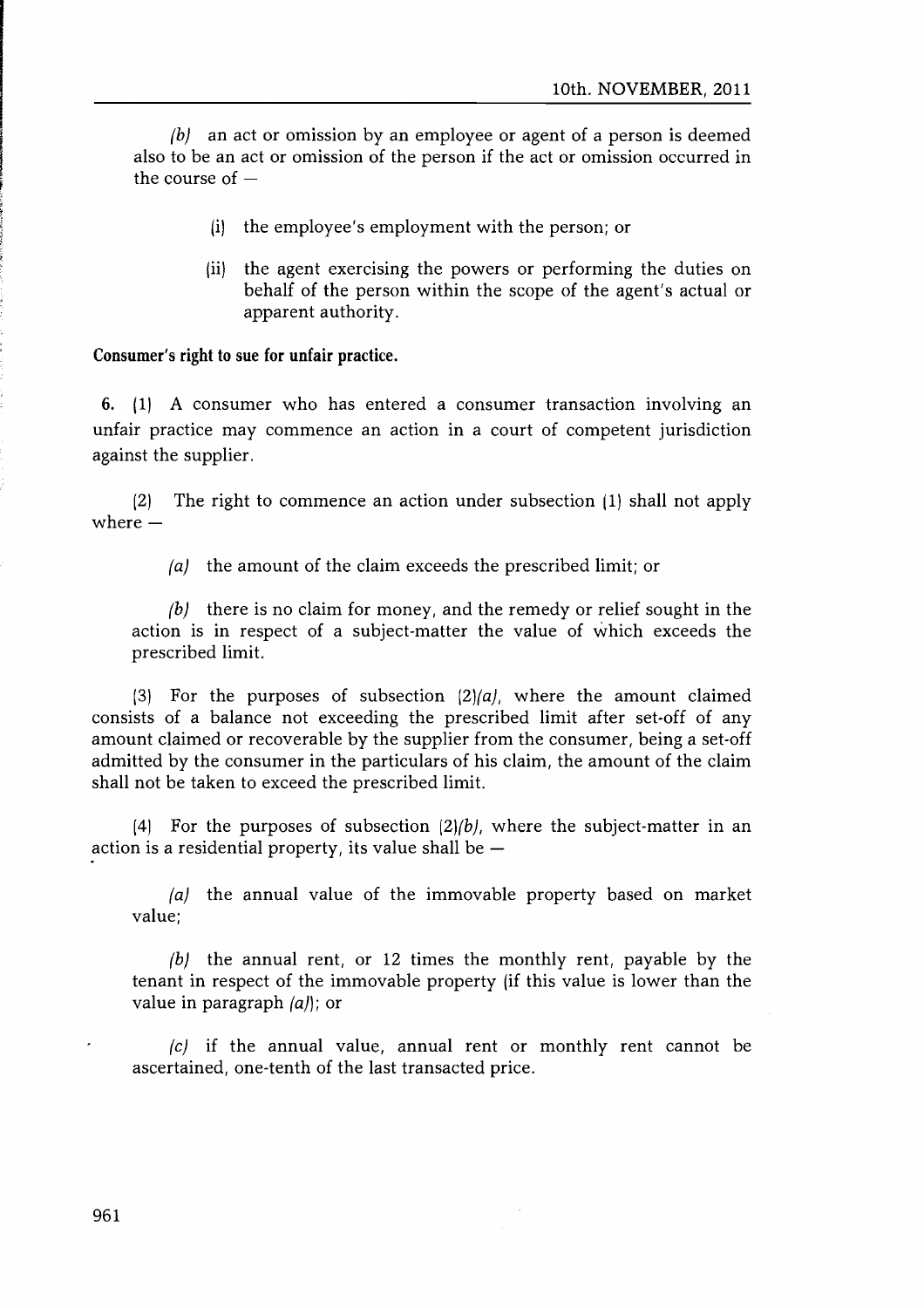(5) Where the amount of a claim in an action under subsection (1) exceeds the prescribed limit, the consumer may abandon the excess and thereafter  $-$ 

(a) the amount of the claim shall be deemed to be within the prescribed limit;

 $(b)$  the consumer shall not recover in that action an amount exceeding the prescribed limit; and

 $|c|$  an order of the court in relation to that action shall be in full discharge of all demands in respect of that cause of action.

(6) The prescribed limit referred to in this section shall be \$10,000 or such other amount as the Minister may, by order in the *Gazette,* prescribe.

(7) Any party to an action in a court under subsection  $(1)$  may, at any time, apply to that court to stay the proceedings so far as the proceedings relate to an unfair practice in respect of which an application has been made under section 9 against the same supplier.

(8) The court to which an application under subsection (7) has been made may, if the court is satisfied that the determination in respect of the application under section 9 will be material to the action under subsection (1), make an order, upon such terms as the court thinks fit, staying the proceedings so far as the proceedings relate to that unfair practice.

(9) Where no party to the proceedings has taken any further step in the proceedings for a period of 2 or more years after an order staying the proceedings has been made, the court may, on its own motion, make an order discontinuing the proceedings without prejudice to the right of any of the parties to apply for the discontinued proceedings to be reinstated.

#### Jurisdiction and powers of courts.

7. (1) Notwithstanding section 5(1) of the Small Claims Tribunals Order, 2006 (S 81/2006), a Small Claims Tribunal shall have jurisdiction to hear and  $d$ etermine  $-$ 

(a) any action under section  $6(1)$  insofar as the action relates to an unfair practice involving a relevant contract;

(b) any action under section  $8(6)$ , (7) or (8) insofar as the action relates to an undertaking in respect of an unfair practice involving a relevant contract;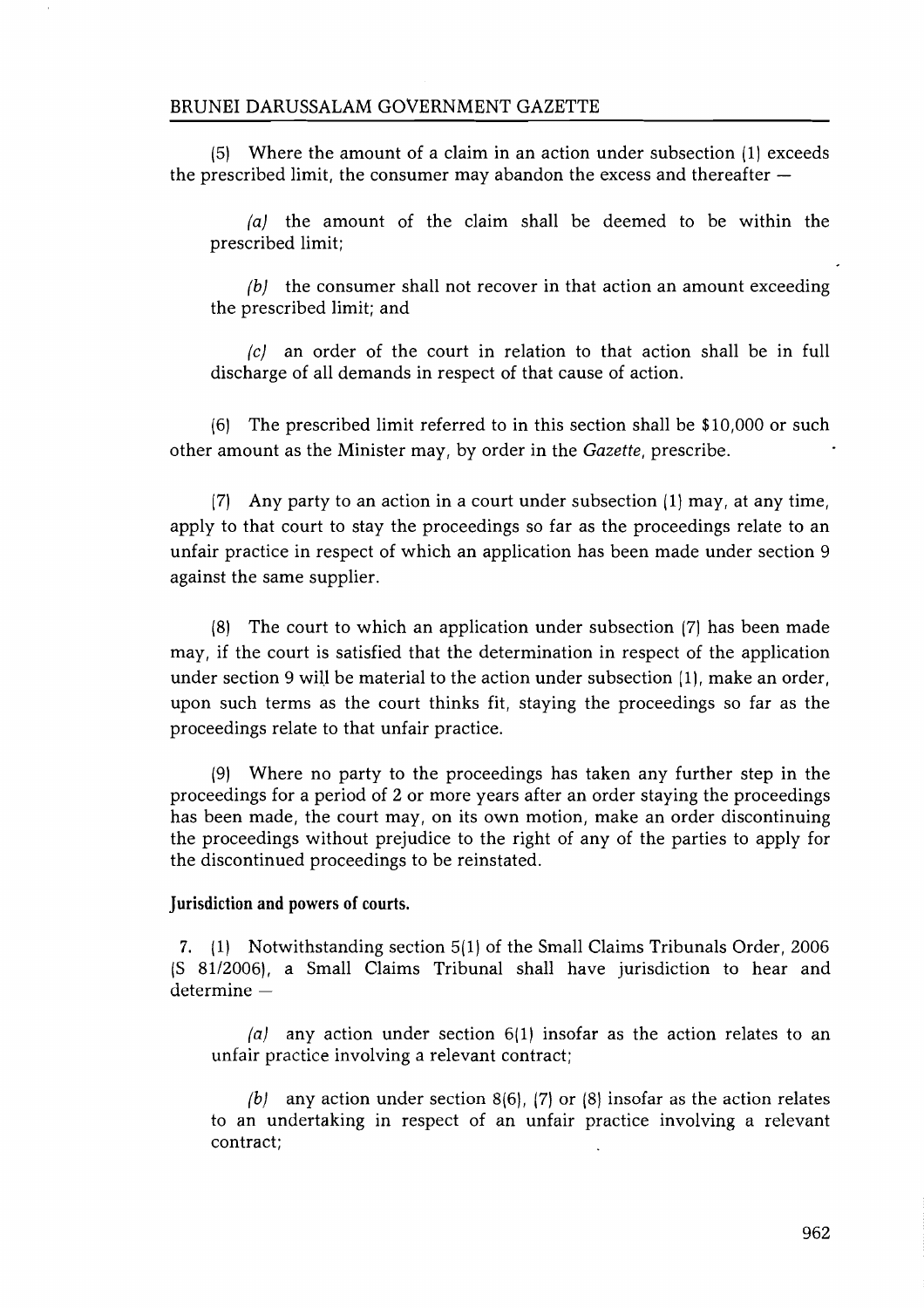$|c|$  any action under any regulations made under section 10 insofar as the action relates to a relevant contract, a time share contract or a time share related contract;

 ${d}$  any action under any provisions specified under section 20(2) $(i)$ , insofar as the action relates to a relevant contract; or

 $|e|$  any action insofar as it relates to a deposit paid in relation to or in contemplation of a motor vehicle sale contract.

(2) In subsection [I], "relevant contract" means a contract referred to in section  $5(1)/a$  (contract for the sale of goods or the provision of services) of the Small Claims Tribunals Order, 2006 (S 81/2006), and does not include a hire-purchase agreement or sale of immovable property.

(3) For the avoidance of doubt, subsections (2) to (4) of section 5 of the Small Claims Tribunals Order, 2006 (S 81/2006) shall apply, with the necessary modifications, to a Small Claims Tribunal exercising the jurisdiction conferred by subsection (1).

14) For the purposes of determining whether an action under section 6(1) exceeds the Intermediate Court limit under the Intermediate Courts Act (Chapter 162) or the Court of a Magistrate limit under the Subordinate Courts Act (Chapter 6), such an action shall be deemed to be a claim founded on contract.

(5) Without prejudice to any other powers of the court to grant relief, a court (other than a Small Claims Tribunal) may in any proceedings where the court finds that a supplier has engaged in an unfair practice  $-$ 

 $|a|$  order restitution of any money, property or other consideration given or furnished by the consumer;

 ${b}$  award the consumer damages in the amount of any loss or damage suffered by the consumer as a result of the unfair practice;

 $|c|$  make an order of specific performance against the supplier;

(d) make an order directing the supplier to repair goods or provide parts for goods; or

(e) make an order varying the contract between the supplier and the consumer.

(6) For the avoidance of doubt, in an action under section 6(1) before a Small Claims Tribunal, the Tribunal may make orders pursuant to the provisions of the Small Claims Tribunals Order, 2006 (S 81/2006).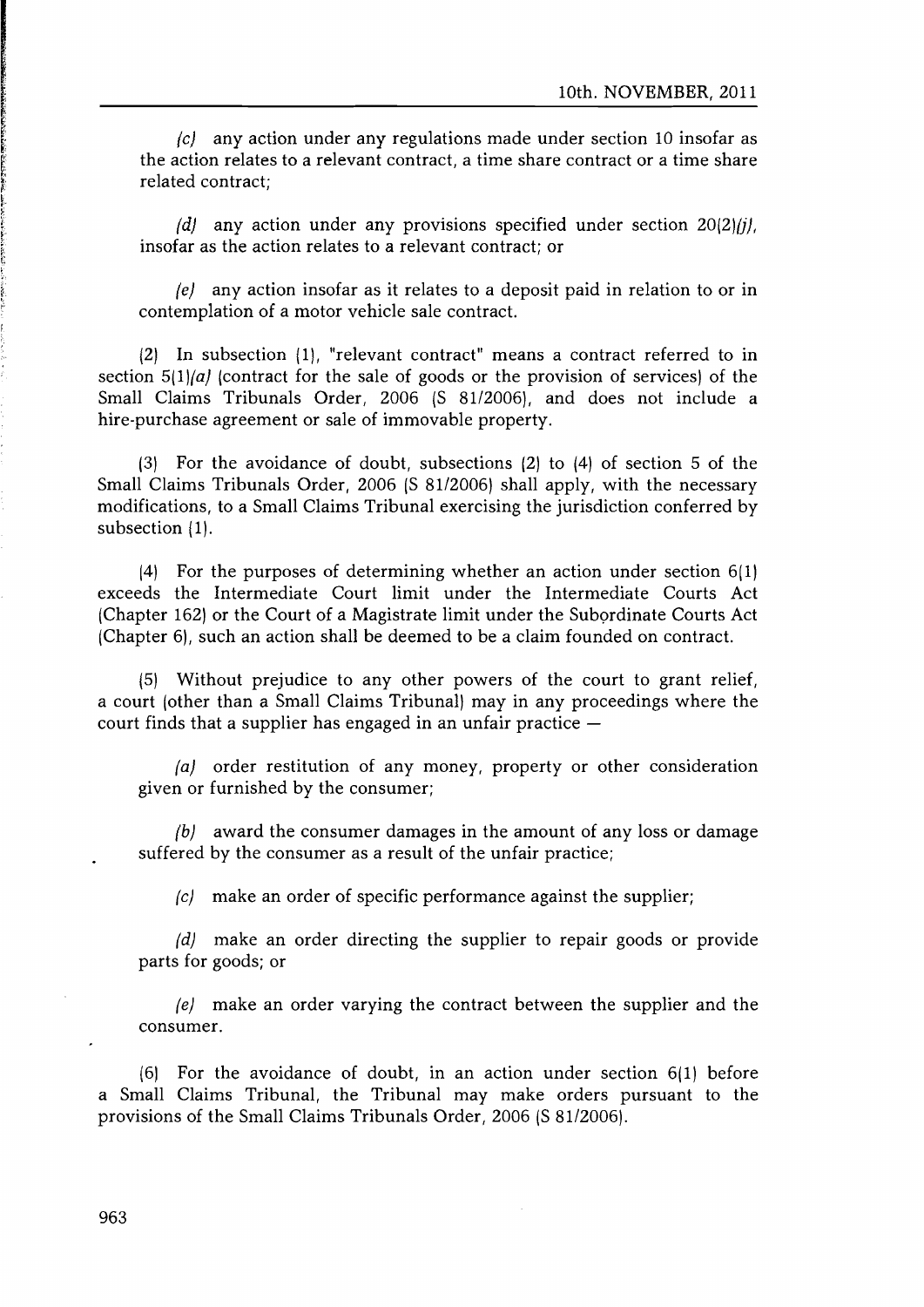(7) Notwithstanding subsections (5) and (6), the court shall not grant any relief in respect of any goods or services intended for business use in an action under section 6(1).

(8) For the purposes of subsection (7), the court may apportion the use of goods and services between business use and non-business use as the court considers just and equitable in the circumstances of the case (notwithstanding that the goods or services are indivisible) and grant relief only in respect of the portion of goods and services so attributed with non-business use.

(9) For the purposes of subsections (7) and (8) and section 16, goods or services intended for business use shall include  $-$ 

(a) goods or services (as the case may be) that the consumer intends to. re-sell in the course of his business; and

 $(b)$  goods that the consumer intends to use up or transform, in the course of his business, in a process of production or manufacturing or in repairing or treating other goods or fixtures,

and "business use" and "non-business use" shall be construed accordingly.

(10) Where the court finds that an unfair practice has occurred, the court shall, in making an order in an action under section 6(1), have regard to whether or not the consumer made a reasonable effort to  $-$ 

(a) minimise any loss or damage resulting from the unfair practice; and

 $(b)$  resolve the dispute with the supplier before commencing the action.

### Voluntary compliance agreement.

8. (1) Where there are reasonable grounds for believing that a supplier has engaged, is engaging or is likely to engage in an unfair practice, a specified body may invite the supplier to enter into a voluntary compliance agreement.

(2) The voluntary compliance agreement shall  $-$ 

 $(a)$  be in writing; and

 $(b)$  include an undertaking that the supplier will not engage in the unfair practice.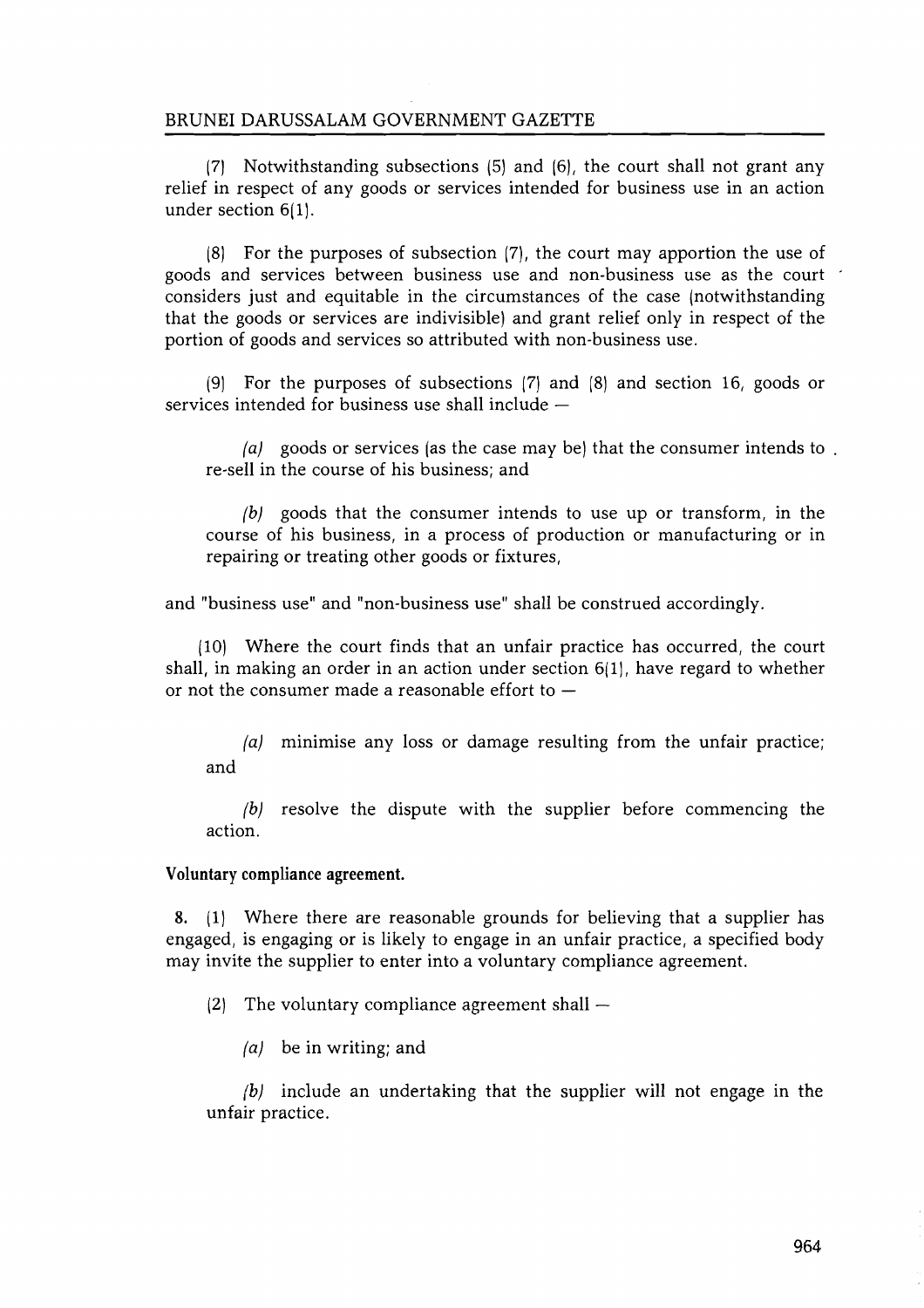(3) Subject to subsection (5), the specified body may (with the agreement of the supplier) include in a voluntary compliance agreement all or any of the following undertakings by the supplier  $-$ 

 $fa$  to compensate any consumer who has suffered loss or damage as a result of an unfair practice;

 $\phi$  to reimburse any specified body for any costs or expenses incurred by it;

 $\epsilon$  to publicise the voluntary compliance agreement.

in such manner or upon such terms as specified in the undertakings.

(4) Subject to subsection (5), the specified body may (after entering into a voluntary compliance agreement and with the agreement of the supplier)  $-$ 

(a) vary the terms of any undertaking included in the voluntary compliance agreement; or

 $f(b)$  include, in the voluntary compliance agreement, additional undertakings referred to in subsection (3).

(5) No undertaking referred to in subsection  $(3)(a)$  shall be included in a voluntary compliance agreement or varied after its inclusion, except at the request of the consumer to whom the undertaking relates.

[61 Where a supplier fails to comply with any undertaking referred to in subsection  $\left(3\right)/a$ , the consumer may recover the compensation specified in the undertaking as a civil debt due to the consumer.

(7) Where a supplier fails to comply with any undertaking referred to in subsection (3){b), the specified body may recover the reimbursement specified in . the undertaking as a civil debt due to the specified body.

(8) Where a supplier fails to comply with any undertaking referred to in subsection  $(3)/c$ , the specified body may publicise the voluntary compliance agreement in accordance with the undertaking and recover the costs and expenses so incurred from the supplier as a civil debt due to the specified body.

(9) Unless otherwise provided in the voluntary compliance agreement, recovery of compensation or reimbursement (as the case may be) under a voluntary compliance agreement or under subsection (6), (7) or (8) shall bar all further actions to recover any loss, damage, costs or expenses to which the undertaking so enforced relates.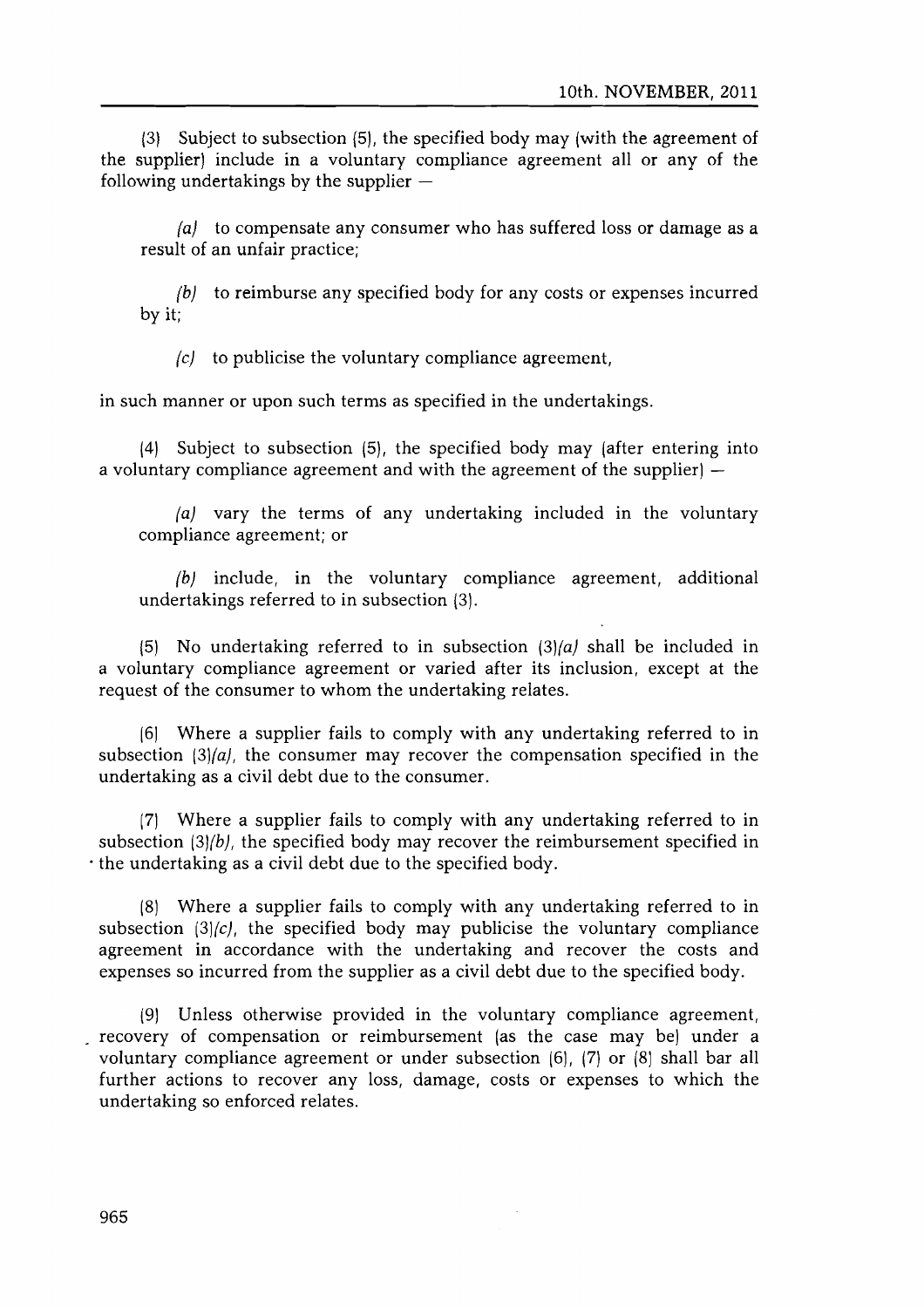(10) The Minister may, with the approval of His Majesty the Sultan and Yang Di-Pertuan, appoint any person or body as a specified body for the purposes of this Order, by notification in the *Gazette.*

### **Declaration or injunction.**

9. (1) Where a supplier has engaged, is engaging or is likely to engage in an unfair practice, the High Court may, on the application of a specified body  $-$ 

(a) make a declaration that the practice engaged in or about to be engaged in by the supplier is an unfair practice;

 $(b)$  grant an injunction restraining the supplier from engaging in the unfair practice; and

 $\langle c \rangle$  if the Court grants relief under paragraph  $\langle a \rangle$  or  $\langle b \rangle$ , make a further order requiring the supplier to advertise to the public in a manner that will ensure prompt and reasonable communication to consumers, on any terms or conditions the Court considers reasonable and just, particulars of any declaration or injunction granted against the supplier under paragraph  $(a)$  or  $(b)$ .

(2) Where an application is made to the High Court for the grant of a declaration or an injunction under subsection (1), the power of the Court to grant the declaration or injunction may be exercised  $-$ 

 $(a)$  if the Court is satisfied that the supplier has engaged in the unfair practice, whether or not it appears to the Court that the supplier intends to engage again, or to continue to engage, in the unfair practice; or

(b) if it appears to the Court that, in the event that a declaration or an injunction is not granted, it is likely that the supplier will engage in the unfair practice, whether or not the supplier has previously engaged in the unfair practice and whether or not there is any likelihood of irreparable harm to any consumer or class of consumers if the supplier engages in the unfair practice.

(3) Where an application is made to the High Court for an injunction under subsection (1), the Court may (pending determination of the application) grant an interim injunction restraining the supplier from engaging in the unfair practice, if the Court is of the opinion that it is desirable to do so  $-$ 

 $(a)$  whether or not it appears to the Court that the supplier intends to engage again, or to continue to engage, in the unfair practice; or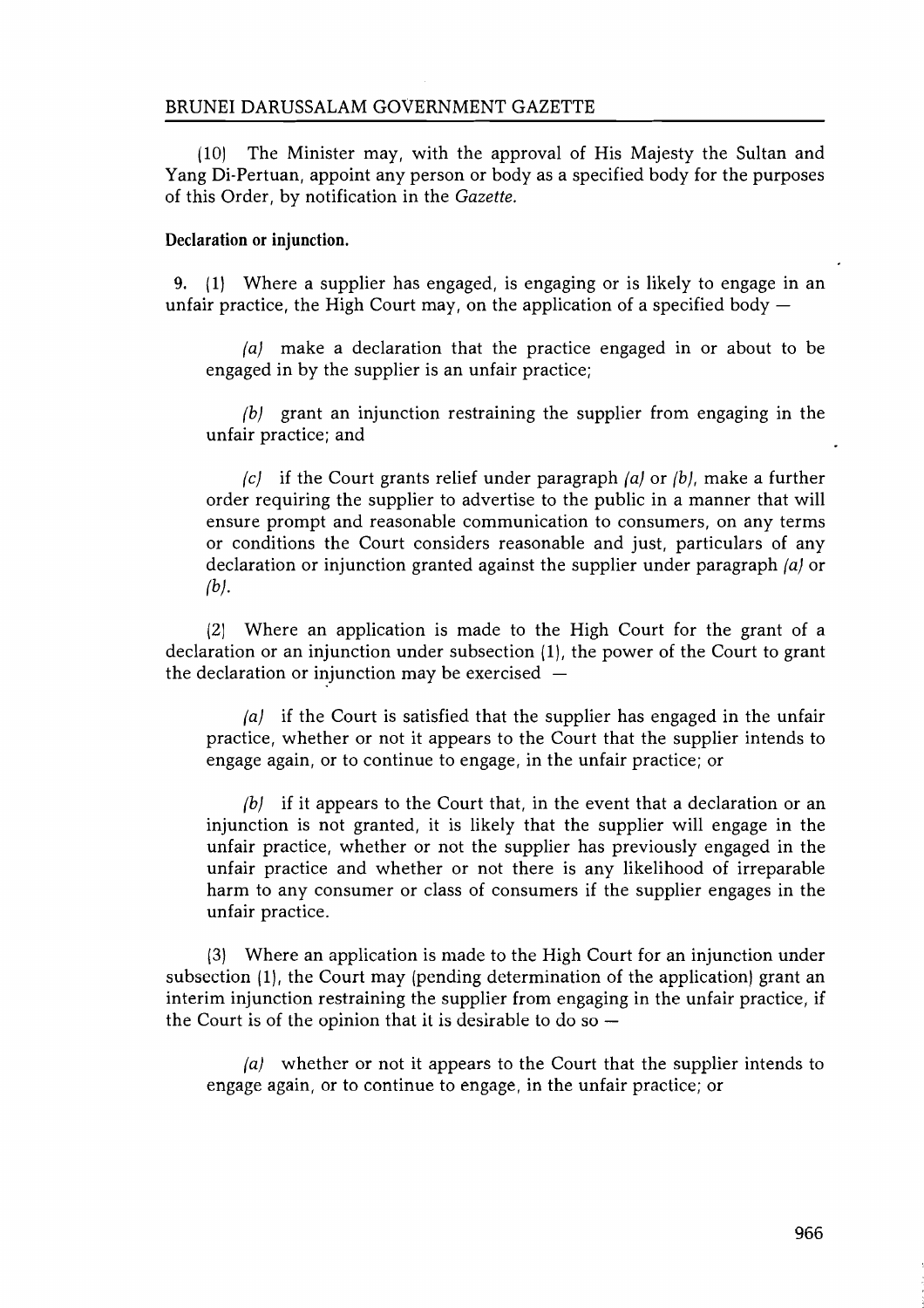(b) whether or not the supplier has previously engaged in the unfair practice and whether or not there is any likelihood of irreparable harm to any consumer or class of consumers if the supplier engages in the unfair practice.

/4) If a practice of the supplier has been declared or permanently enjoined by the High Court as being an unfair practice under this section, the order shall be, in any other civil proceedings involving the supplier except an appeal from the order, conclusive proof that the practice in question is an unfair practice.

/5) Where a specified body makes an application to the High Court for the grant of a declaration or an injunction under subsection (1) or for an interim injunction under subsection (3), the Court may order the specified body to furnish security for costs in any amount that the Court considers proper.

### Right to cancel certain contractswithin cancellation period.

10. [1) The Minister may make regulations prescribing that a consumer who, in relation to a consumer transaction, has entered into a contract falling within any class of contracts specified in the regulations may cancel the contract within a cancellation period specified in the regulations.

(2) For the purposes of this section, the Minister may make regulations  $prescribing -$ 

(a) the manner in which notices of cancellation may be properly given;

 $(b)$  any notice that the supplier must give to the consumer and the manner in which such notice may be properly given;

 $(c)$  the rights and obligations of parties to a contract cancelled pursuant to regulations made under this section, or any other contract entered into for the purposes of the cancelled contract, including the amount or value of any deposit, security, goods or compensation recoverable in an action arising from the cancellation; and

 $(d)$  the effect of cancellation pursuant to regulations made under this section on any rights the parties to the contract may otherwise have.

### Limitation period.

11. (1) No action under section 6 shall be commenced later than 2 years  $from -$ 

967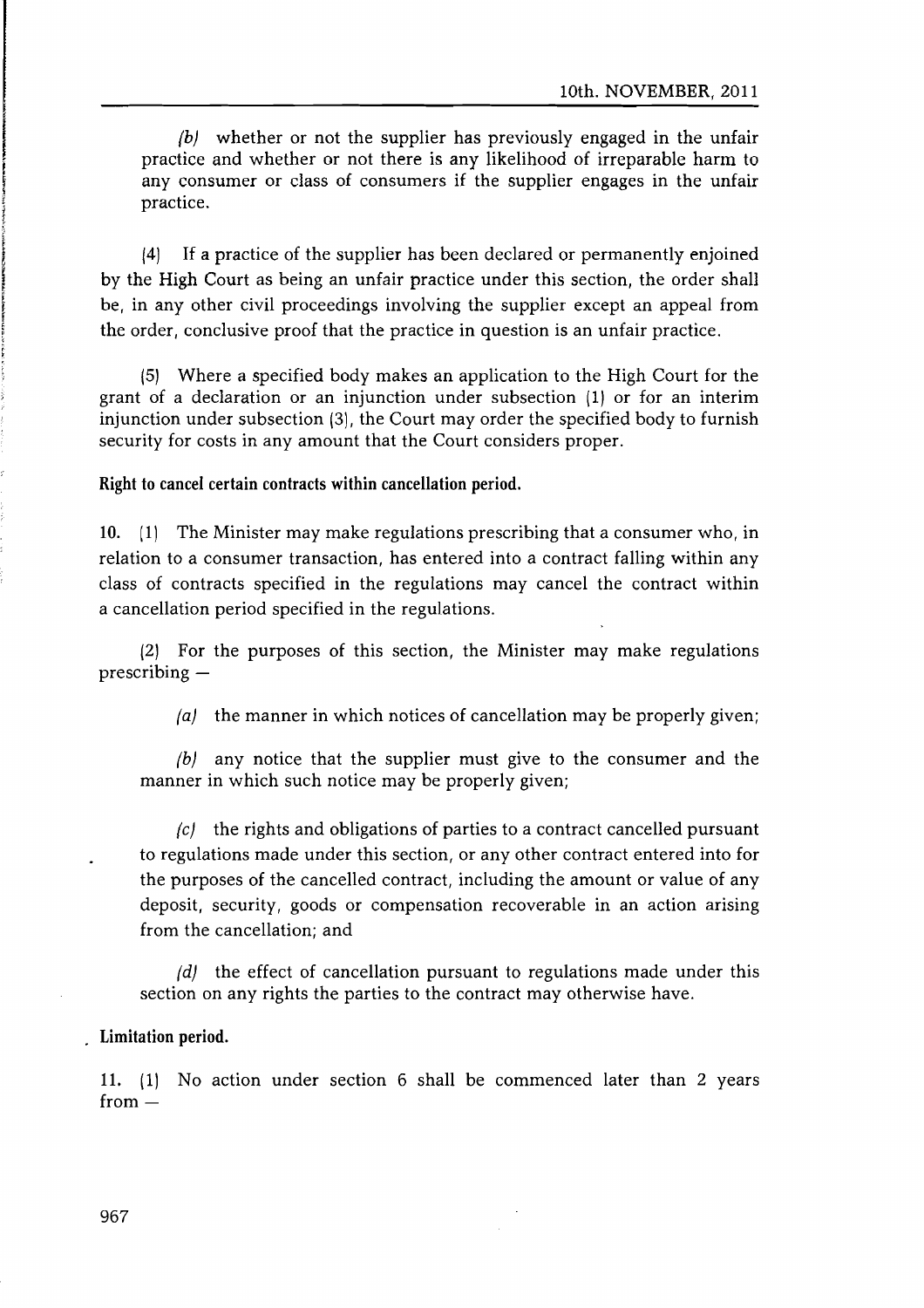(a) the date of the occurrence of the last material event on which the action is based; or

(b) the earliest date on which the consumer had knowledge that the supplier had engaged in the unfair practice to which the action relates,  $in$ cluding  $-$ 

- (i) in the case of an unfair practice referred to in section  $4(a)$  or  $(b)$ or involving any representation, act or omission that is false, deceptive or misleading, knowledge that the representation, act or omission is false, deceptive or misleading; and
- (ii) in the case of an unfair practice referred to in section  $4/c$  or involving taking advantage of the consumer, knowledge that the supplier had taken advantage of him,

whichever occurs later.

(2) No action under section 8(6), (7) or (8) shall be commenced later than one year from the date of the failure to comply with the undertaking sought to be enforced.

(3) No action under section 9 shall be commenced later than 2 years  $-$ 

(a) from the date of the occurrence of the last material event on which the action is based; or

 $(b)$  where the specified body alleges in the action that the supplier has engaged in an unfair practice in respect of any consumer, from the earliest date on which that consumer had knowledge that the supplier had engaged in the alleged unfair practice, as provided in subsection  $(1)/b$ ,

whichever occurs later.

(4) No action under any regulations made under section 10 shall be commenced later than one year from the date of the cancellation of the contract.

(5) Knowledge that any representation, act or omission did or did not, as a matter of law, involve an unfair practice is irrelevant for the purposes of subsection  $(1)/b$ .

(6) For the purposes of subsection  $(1)/b$ , a consumer's knowledge includes knowledge which he might reasonably have been expected to acquire from  $facts -$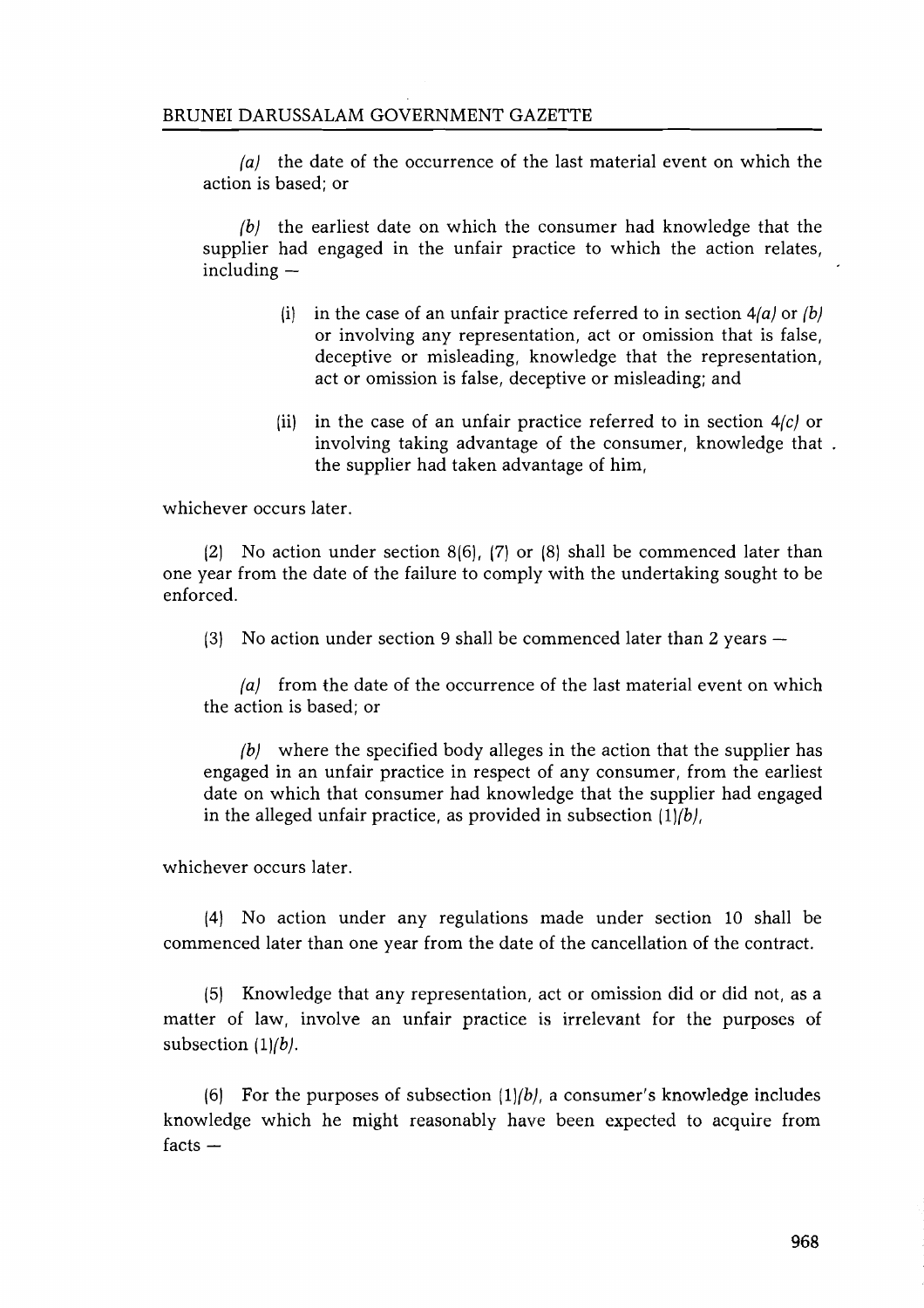$fa\$  observable or ascertainable by him; or

 $\beta$  ascertainable by him with the help of appropriate expert advice which it is reasonable for him to seek.

(7) A consumer shall not be taken by virtue of subsection (6) to have knowledge of a fact ascertainable only with the help of expert advice so long as he has taken all reasonable steps to obtain (and, where appropriate, to act on) that advice.

(8) The Limitation Act (Chapter 14) shall apply (with the necessary modifications, including the modifications set out in the Third Schedule) to actions referred to in this section as if such actions were actions for which a period of limitation is prescribed in Part II of the Limitation Act.

## No contracting out.

12. (1) The provisions of this Order shall prevail notwithstanding any agreement to the contrary and any term contained in a contract is void, if and to the extent that it is inconsistent with the provisions of this Order.

(2) Any waiver or release given of any right, benefit or 'protection conferred under this Order shall be void.

(3) Subsections (I) and (2) shall not apply to any release made by a person in settlement of a dispute.

### Rights transferred.

13. Where, other than in the course of business, an individual, as heir or assignee of a consumer, receives goods or services, that individual has the same rights as the consumer to seek and obtain redress from the supplier under this Order.

#### Preservation of other rights or remedies.

14. (I) Subject to subsection (2), nothing in this Order shall restrict, limit or derogate from any right or remedy that a consumer may have apart from this Order.

(2) Subsection (I) shall have effect subject to any provision to the contrary in any regulations made under section 10 or 20.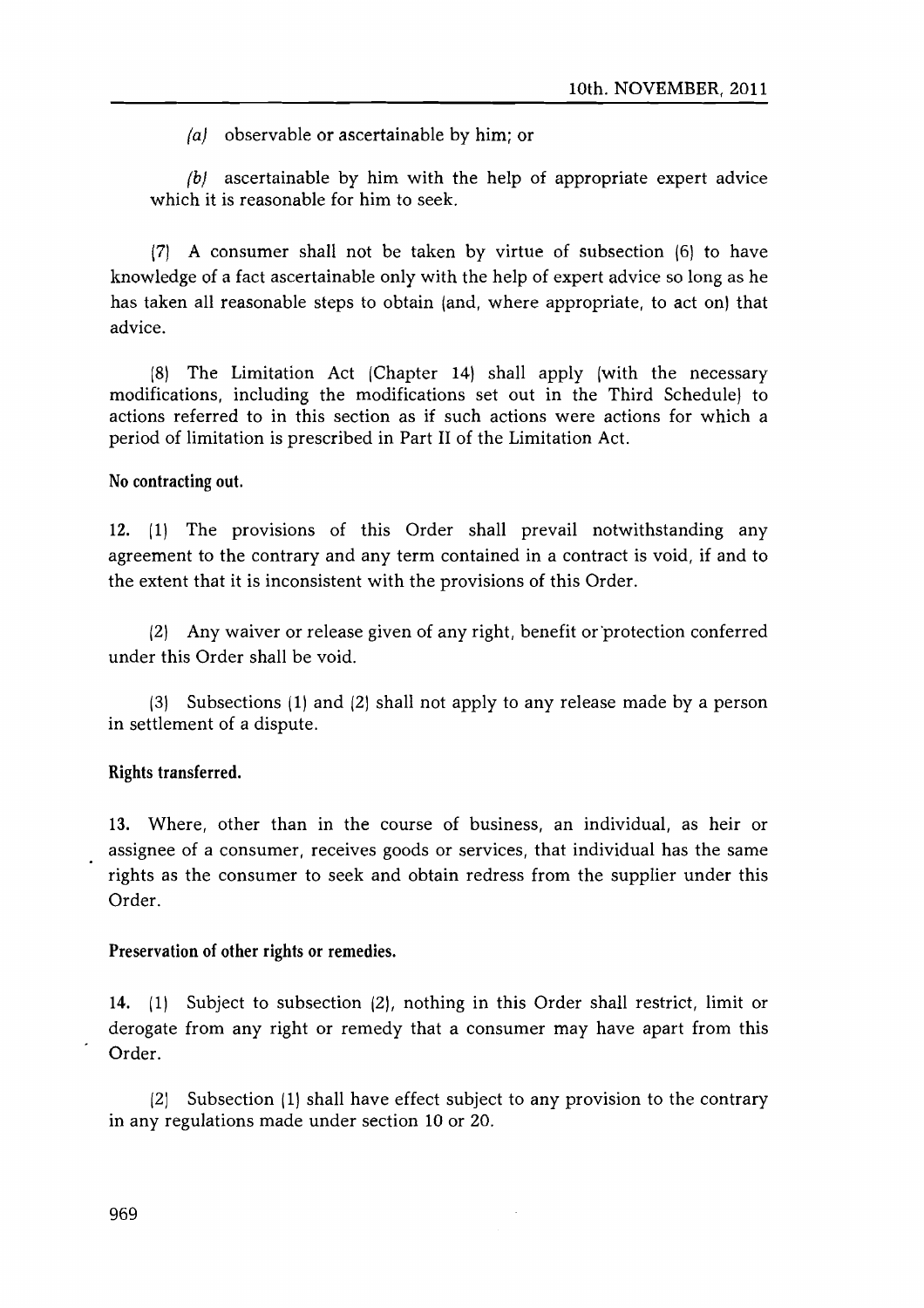# Exemption from liability for publishers.

15. A person who, on behalf of a supplier, prints, publishes, distributes, broadcasts or telecasts an advertisement in good faith and in the ordinary course of his business shall not be liable under this Order in respect of any statement, representation or omission in that advertisement.

# Parol evidence rule abolished.

16. (1) Notwithstanding sections 91 and 92 of the Evidence Act [Chapter 108), parol or extrinsic evidence establishing the existence of an express warranty is admissible in any action relating to a consumer transaction between a consumer and a supplier even though it adds to, varies or contradicts a written contract.

(2) Subsection (1) shall not be applicable to establish the existence of any express warranty in respect of goods or services intended for business use.

# Interpretation of documents.

17. If a consumer and a supplier enter into a consumer transaction and  $-$ 

 $|a|$  all or any part of the transaction or contract is evidenced by a document provided by the supplier; and

 $(b)$  a provision of the document is ambiguous,

the provision must be interpreted against the supplier.

# Burden of proof.

18. (1) If, in any proceedings taken in any court between a consumer and a supplier in relation to a consumer transaction, any dispute arises as to whether the supplier has complied with any specified requirement of this Order or the regulations made thereunder, the burden of proving that the supplier has so complied shall be on the supplier.

(21 The Minister may, by regulations, specify the requirements of this Order or the regulations made thereunder to which subsection (I) shall apply.

This section shall not affect any other rule of law that places a burden of proof on the supplier.

# Amendment of Schedules.

19. The Minister may, with the approval of His Majesty the Sultan and Yang Di-Pertuan and by order published in the *Gazette,* amend the Schedules.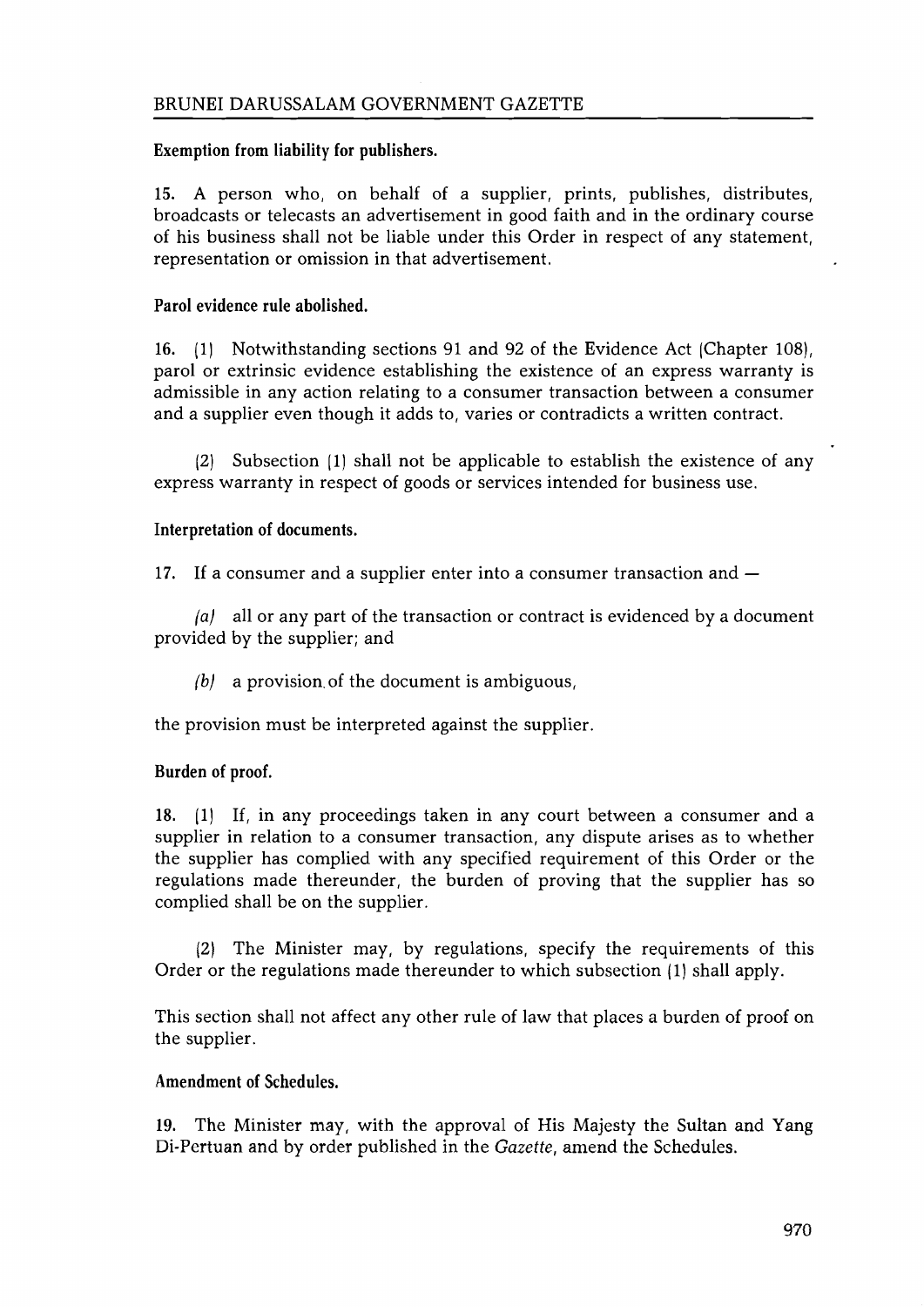**Regulations.**

20. [I] The Minister may, with the approval of His Majesty the Sultan and Yang Di-Pertuan, make such regulations which are necessary or expedient for giving effect to and carrying out the provisions of this Order, including the prescription of any fees or other thing required to be or which may be prescribed under this Order, and for the due administration thereof.

(2) Without prejudice to the generality of subsection (1). the Minister may make regulations  $-$ 

(a) exempting any class of supplier or any class of goods or services or transactions from the application of this Order or any provision of this Order, and imposing conditions for that exemption;

 $(b)$  modifying the application of any provision of this Order to any class of supplier or any class of goods or services or transactions;

(e) controlling or prohibiting any practice in relation to any consumer transaction;

(d) prescribing information or notices that must be provided to consumers by suppliers with respect to any consumer transaction;

 $|e|$  prescribing the form or terms of contracts to be used in any consumer transaction and any information to be contained therein;

*(f)* requiring suppliers to maintain books, accounts (including trust accounts) or records in relation to any consumer transaction, and prescribing the form and mode of keeping such books, accounts and records;

(g) prescribing or adopting, with or without modification, codes, standards or rules governing the conduct of suppliers engaged in any consumer transaction;

(h) prescribing the rights and obligations of parties in relation to a consumer transaction involving any practice regulated under this Order or any regulations made thereunder, including the right to sue for the purpose of enforcing such rights or obligations in circumstances specified therein;

 $(i)$  specifying limitation periods for any action under this Order or any regulations made thereunder;

(i) specifying, for the purposes of section  $7(1)/d$ , actions under provisions in any regulations made under this section;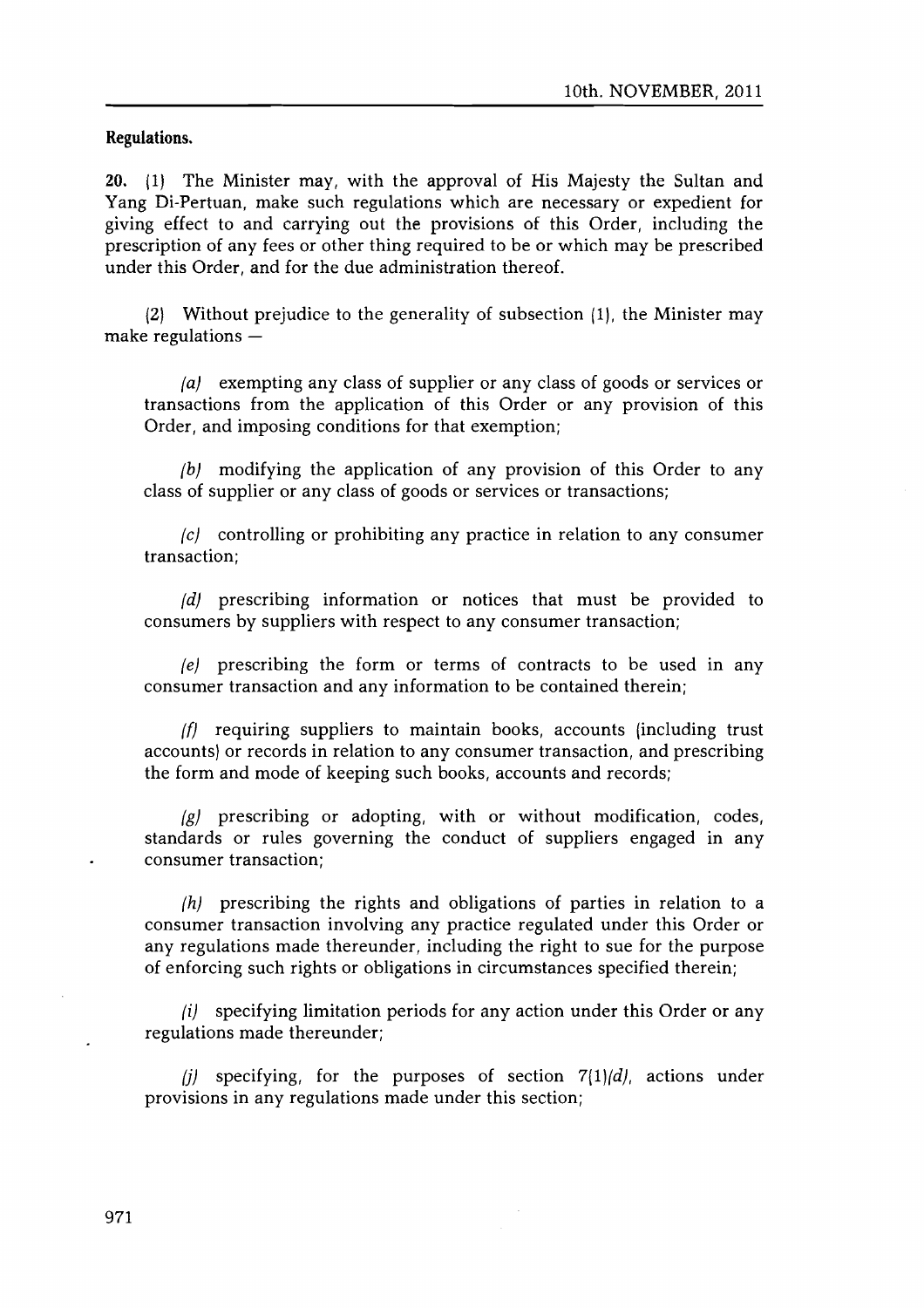$(k)$  modifying the application of section 6(2), in relation to any class of supplier or any class of goods or services or transactions, where multiple actions involving the same unfair practice are commenced under section 6(1) by the same consumer.

#### **FIRST SCHEDULE**

(section 2)

#### **EXCLUDED TRANSACTIONS**

1. The term "consumer transaction" does not include any of the following  $transactions -$ 

(a) acquisition of an estate or interest in any immovable property (but not including any lease of residential property granted in consideration of rent or any time share contract);

(b) (for the avoidance of doubt) service provided under a contract of employment; or

 $\int c$  any transaction or activity that is regulated under any written law specified in paragraph 2.

2. The following Acts and Orders are specified for the purposes of paragraph  $1/c$  –

the Anti Money-Laundering Act (Chapter 209); the Autoriti Monetari Brunei Darussalam Order, 2010 (S 103/2010); the Banking Order, 2006 (S 45/2006); the Coin (Import and Export) Act (Chapter 33); the Contracts Act (Chapter 106); the Criminal Conduct (Recovery of Proceeds) Order, 2000 (S 52/2000); the Finance Companies Act (Chapter 89); the Fisheries Act (Chapter 61); the Halal Certificate and Halal Label Order, 2005 (S 39/2005); the Halal Meat Act (Chapter 183); the Hire-Purchase Order, 2006 (S 44/2006); the Insurance Order, 2006 (S 48/2006); the International Business Companies Order, 2000 (S 56/2000); the International Insurance and Takaful Order, 2002 (S 43/2002); the International Limited Partnership Order, 2000 (S45/2000); the International Trusts Order, 2000 (S 55/2000); the Islamic Banking Order, 2008 (S 96/2008); the Money-Changing and Remittance Act (Chapter 174);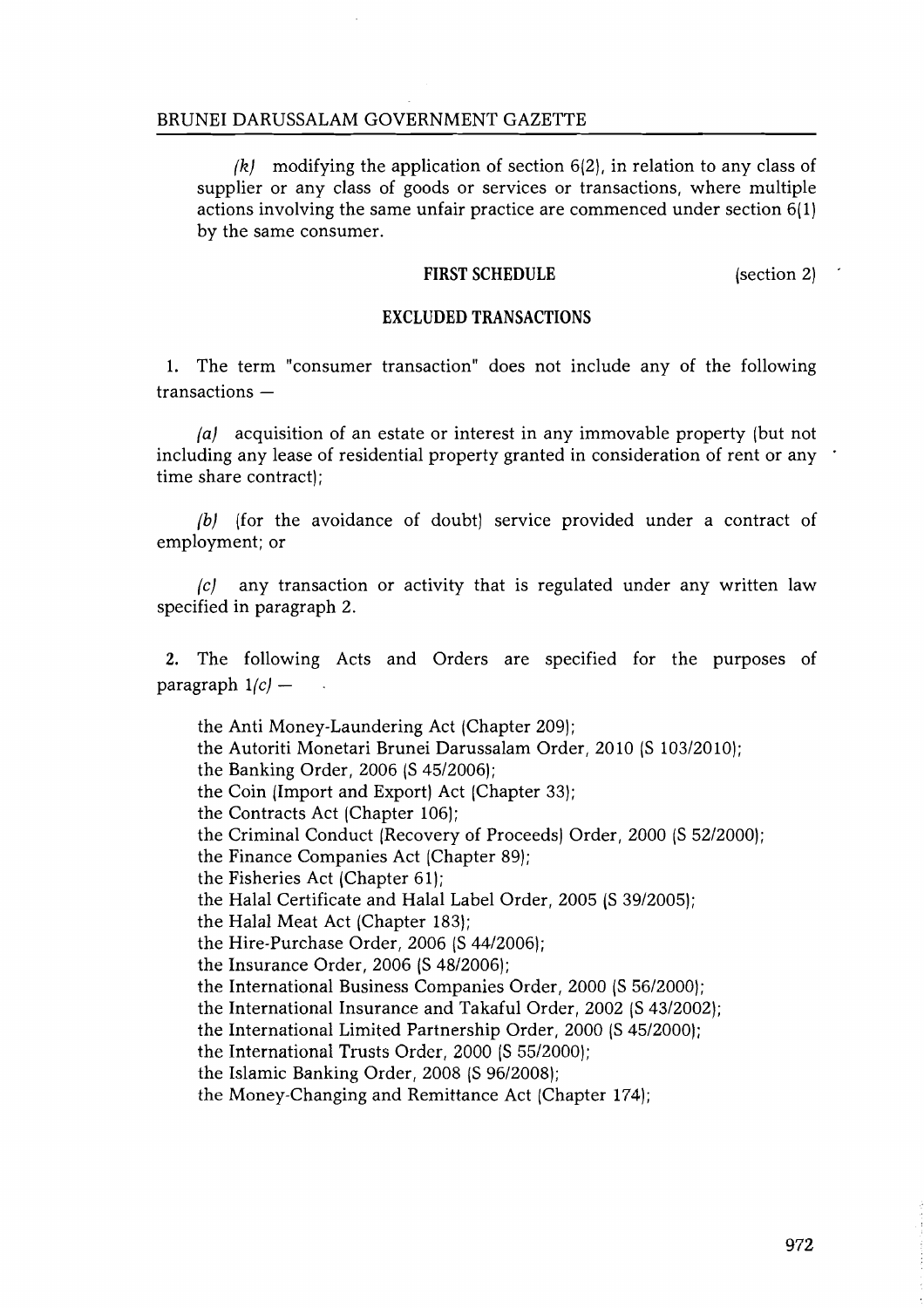### **FIRST SCHEDULE** - *Continued*

the Moneylenders Act (Chapter 62); the Motor Vehicles Insurance (Third Party Risks) Act (Chapter 90); the Mutual Funds Order, 2001 (S 18/2001); the Pawnbrokers Order, 2002 (S 60/20021; the Securities Order, 2001 (S 31/2001); the Small Claims Tribunal Order, 2006 (S 81/2006); the Takaful Order, 2008 (S 100/2008);

### **SECOND SCHEDULE**

(section  $4$  $\langle$ d))

## **SPECIFIC UNFAIR PRACTICES**

1. Representing that goods or services have sponsorship, approval, performance characteristics, accessories, ingredients, components, qualities, uses or benefits that they do not have.

2. Representing that goods or services are of a particular standard, quality, grade, style, model, origin or method of manufacture if they are not.

3. Representing that goods are new or unused if they are not or if they have deteriorated or been altered, reconditioned or reclaimed.

4. Representing that goods have been used to an extent different from the fact or that they have a particular history or use if the supplier knows it is not so.

5. Representing that goods or services are available or are available for a particular reason, for a particular price, in particular quantities or at a particular time if the supplier knows or can reasonably be expected to know it is not so, unless the representation clearly states any limitation.

6. Representing that a service, part, repair or replacement is needed or desirable if that is not so, or that a service has been provided, a part has been installed, a repair has been made or a replacement has been provided, if that is not so.

7. Representing that a price benefit or advantage exists respecting goods or services where the price benefit or advantage does not exist.

8. Charging a price for goods or services that is substantially higher than an estimate provided to the consumer, except where the consumer has expressly agreed to the higher price in advance.

9. Representing that a transaction involving goods or services involves or does not involve rights, remedies or obligations where that representation is deceptive or misleading.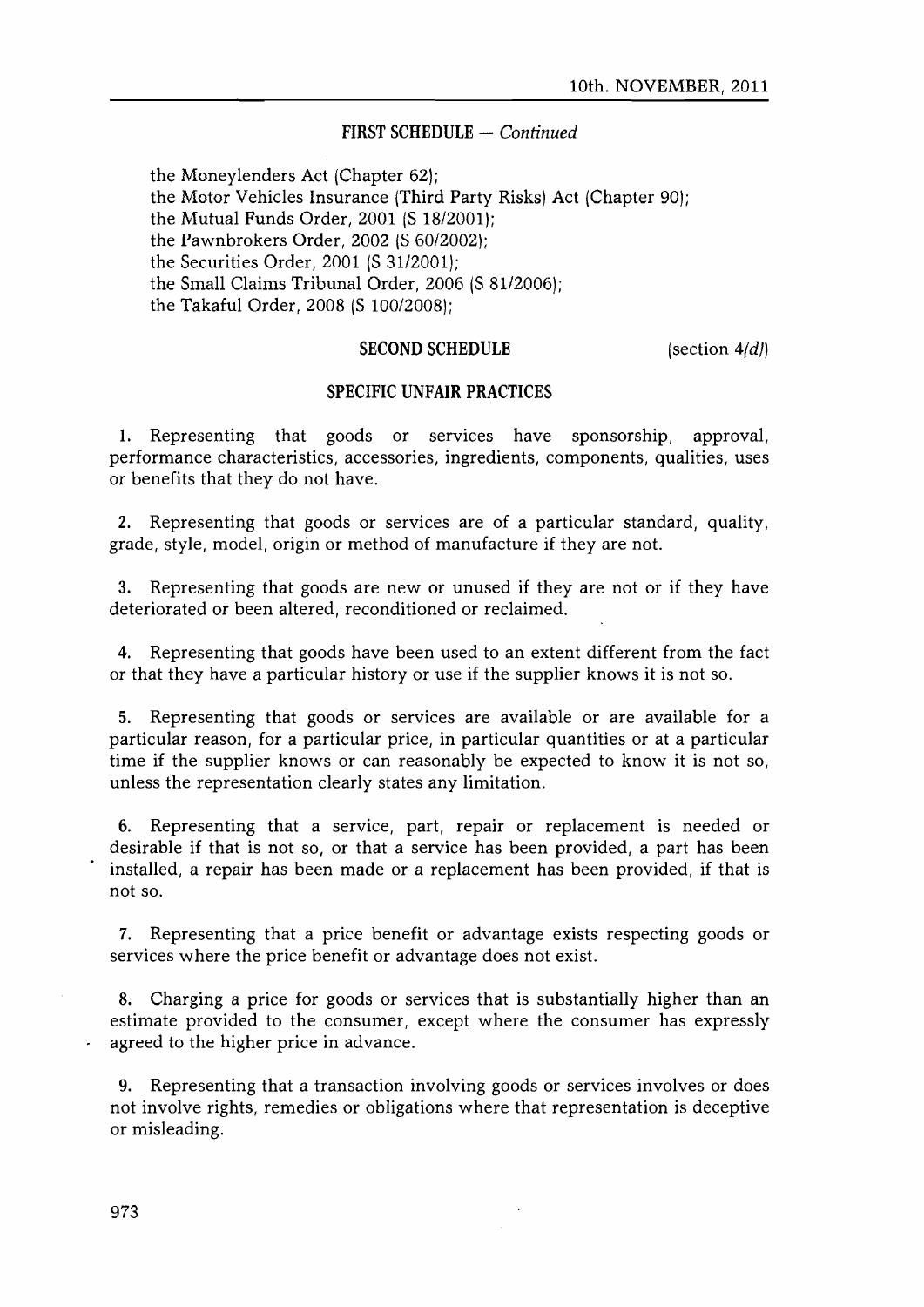# **SECOND SCHEDULE - Continued**

10. Representing that a person has or does not have the authority to negotiate the final terms of an agreement involving goods or services if the representation is different from the fact.

11. Taking advantage of a consumer by including in an agreement terms or conditions that are harsh, oppressive or excessively one-sided so as to be unconscionable.

12. Taking advantage of a consumer by exerting undue pressure or undue influence on the consumer to enter into a transaction involving goods or services.

13. Representing in relation to a voucher that another supplier will provide goods or services at a discounted or reduced price if the supplier making the representation knows or ought to know that the other supplier will not do so.

14. Making a representation that appears in an objective form such as an editorial, documentary or scientific report when the representation is primarily made to sell goods or services, unless the representation states that it is an advertisement or a promotion.

15. Representing that a particular person has offered or agreed to acquire goods or services whether or not at a stated price if he has not.

16. Representing the availability of facilities for repair of goods or of spare parts for goods if that is not the case.

17. Offering gifts, prizes or other free items in connection with the supply of goods or services if the supplier knows or ought to know that the items will not be provided or provided as offered.

18. Representing that goods or services are available at a discounted price for a stated period of time if the supplier knows or ought to know that the goods or services will continue to be so available for a substantially longer period.

19. Representing that goods or services are available at a discounted price for a particular reason that is different from the fact.

20. Using small print to conceal a material fact from the consumer or to mislead a consumer as to a material fact, in connection with the supply of goods or services.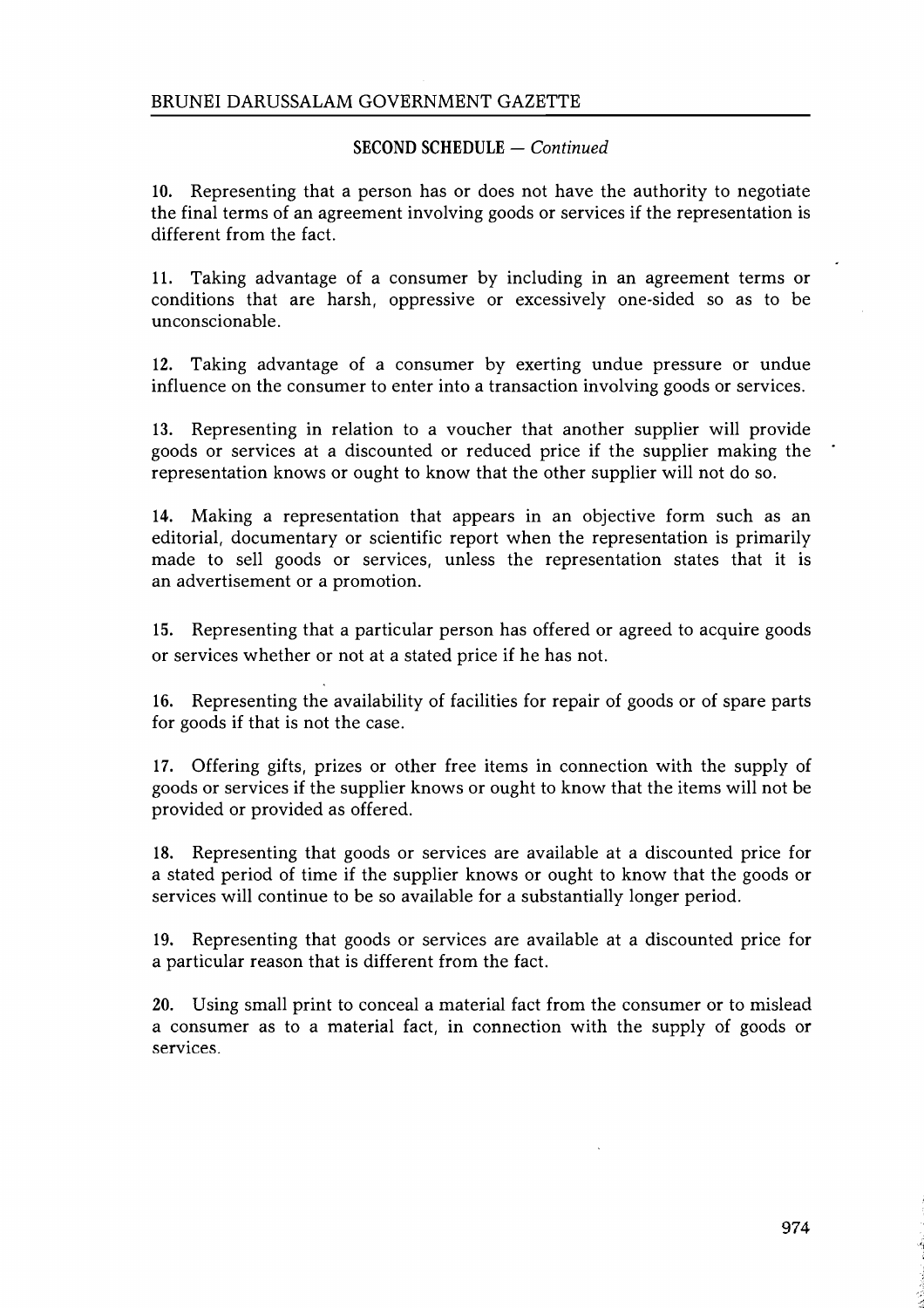### **THIRD** SCHEDULE

(section 11(811

### MODIFICATIONS TO PROVISIONS OF LIMITATION ACT

1. In the case of an action under section 6/ section 32(1) of the Limitation Act (Chapter 14) shall be replaced by the following subsection  $-$ 

" $(1)$  If, on the date from which the period of limitation begins to run, the person to whom an action under section 6 of the Consumer Protection (Fair Trading] Order, 2011 accrued was under a disability, the action may be brought at any time before the expiration of one year from the date when the person ceased to be under a disability or died, whichever event first occurred, notwithstanding that the period of limitation has expired.".

2. In the case of an action under section  $8(6)$ , section  $32(1)$  of the Limitation Act (Chapter 14) shall be replaced by the following subsection  $-$ 

"(1) If, on the date from which the period of limitation begins to run, the person to whom an action under section 8(6) of the Consumer Protection (Fair Trading] Order, 2011 accrued was under a disability, the action may be brought at any time before the expiration of one year from the date when the person ceased to be under a disability or died, whichever event first occurred, notwithstanding that the period of limitation has expired. ".

3. In the case of an action under any regulations made under section 10, section 32(1) of the Limitation Act (Chapter 14) shall be replaced by the following subsection  $-$ 

" $(1)$  If, on the date from which the period of limitation begins to run, the person to whom an action under any regulations made under section 10 of the Consumer Protection (Fair Trading) Order, 2011 accrued was under a disability, the action may be brought at any time before the expiration of 2 years from the date when the person ceased to be under a disability or died, whichever event first occurred, notwithstanding that the period of limitation has expired. ".

4. Sections 19 and 20 of the Limitation Act (Chapter 14) shall not apply to actions under this Order.

**PARTICIPAL AND REAL PROPERTY AND REAL PROPERTY.**